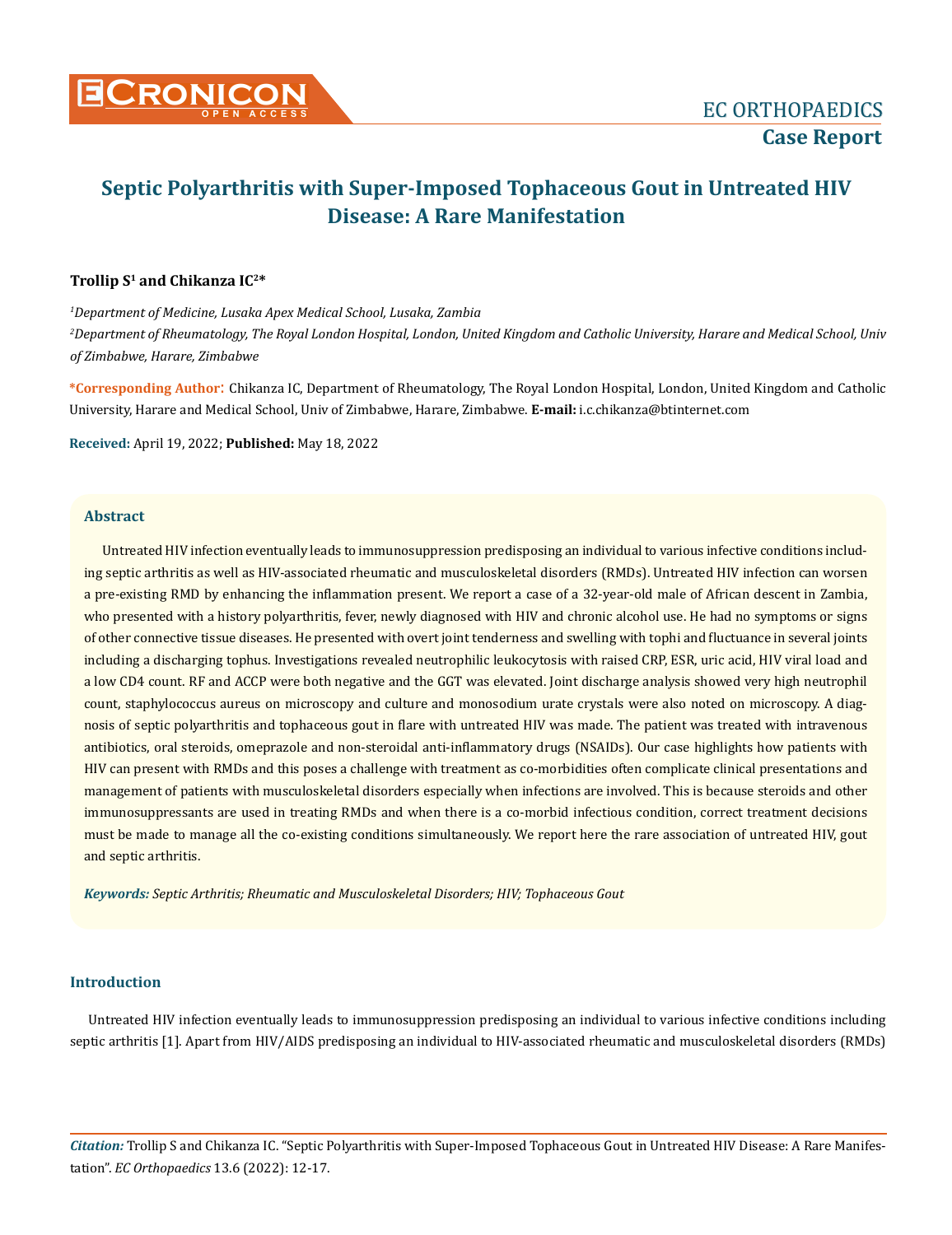[2,3], it can worsen a pre-existing RMD by enhancing the inflammation present [4]. Gout arthritis flares can be precipitated by various conditions including infection in both a known and undiagnosed gout patient. Tophaceous gout indicates delayed diagnosis or poor treatment [4]. Tophi which are formed by monosodium urate crystal maybe the first manifestation of gout [5]. Septic arthritis is commonly associated with acute monoarthritis [4]. However, it can present as acute and subsequently chronic polyarthritis or as chronic polyarthritis from onset especially in the setting of immunosuppression. A high index of suspicion for septic arthritis is needed when a patient has fever and arthritis regardless of whether there's a mono- or polyarthritis [4]. Septic arthritis can present as a single condition but also presents in patients with other known or unknown diagnoses including rheumatic and musculoskeletal disorders (RMDs). We report here a rare presentation of undiagnosed and untreated HIV positive case presenting with septic polyarthritis superimposed on newly diagnosed tophaceous gout in a flare, a rare occurrence.

#### **Case Report**

A 32 year old man presented to a tertiary hospital medical department as a referral from a local clinic with polyarthritis affecting his knees, ankles, metatarsophalangeal (MTPs) joints, elbows, metacarpophalangeal (MCPs) and proximal interphalangeal (PIPs) joints for a period of 3 weeks. He had associated swelling in the affected joints. He was unable to walk a week after symptoms developed. Pain started suddenly with knee pain bilaterally which spread to all other affected joints in about a week. Joint pains in fingers and toes were not symmetrical.

He had associated fever from time of presentation but denied morning stiffness, sicca symptoms, rash, oral ulcers, eye redness, genital ulcers and muscle aches. He also denied any history of cutaneous trauma. This was his first presentation of joint symptoms and denied any family history of a musculoskeletal disorder. He had minimal relief from analgesics given to him at the local clinic.

He did not know his HIV status at time of presentation and his past medical history was unrevealing. He gave a history of chronic alcohol use (local brew) for about 7 years whenever he would have finances or friends would share with him. He denied smoking. He was a casual worker.

Examination details were as follows; Vitals: BP 128/74 mmHg, Temp 39.6°C, Pulse 94/min, RR 18/min, RBS 8.4 mol/l, SpO<sub>2</sub> 99%. He was mildly wasted, not pale or jaundiced and in obvious pain on any attempt to move a joint and generally ill. The musculoskeletal system revealed bilateral swelling and tenderness of knees, ankles, MTPs, elbows and PIPs in hands and feet. He had very warm elbow joints, PIPs in both hands and feet and knee joints. The PIPs in hands were fluctuant on palpation as well as the knees, elbows and PIPs in feet. He also had tophi in the elbows and in PIPs of toes and fingers with the 3<sup>rd</sup> and 4<sup>th</sup> finger PIP's and 4<sup>th</sup> toe PIP joint discharging thick creamish discharge which looked to be a mixture of pus and chalky material (tophaceous material). Pus was also aspirated from both knees. He was unable to flex his finger joints, elbows and toes due to tenderness. The knees were very tender on any attempt to extend them from flexed position as he was more comfortable with flexed knees. The rest of the joints and spine were normal. He was unable to stand or walk so gait was not assessed. Aspiration of the knee joints, elbows and PIPs revealed pus. Other systemic examination was unremarkable.

Laboratory (Table 1) investigations revealed a leukocytosis with raised neutrophils, markedly raised CRP, ESR, serum uric acid, HIV viral load and a low CD4 count. RF and ACCP were both negative and the GGT was elevated. Joint discharge analysis showed very high neutrophil count, *Staphylococcus aureus* on microscopy and culture which was sensitive to Ceftriaxone among other drugs and monosodium urate crystals were also noted on microscopy. X-rays could not be performed as he was too tender to move from bed to x-ray department and the facility did not have a portable x-ray machine.

*Citation:* Trollip S and Chikanza IC. "Septic Polyarthritis with Super-Imposed Tophaceous Gout in Untreated HIV Disease: A Rare Manifestation". *EC Orthopaedics* 13.6 (2022): 12-17.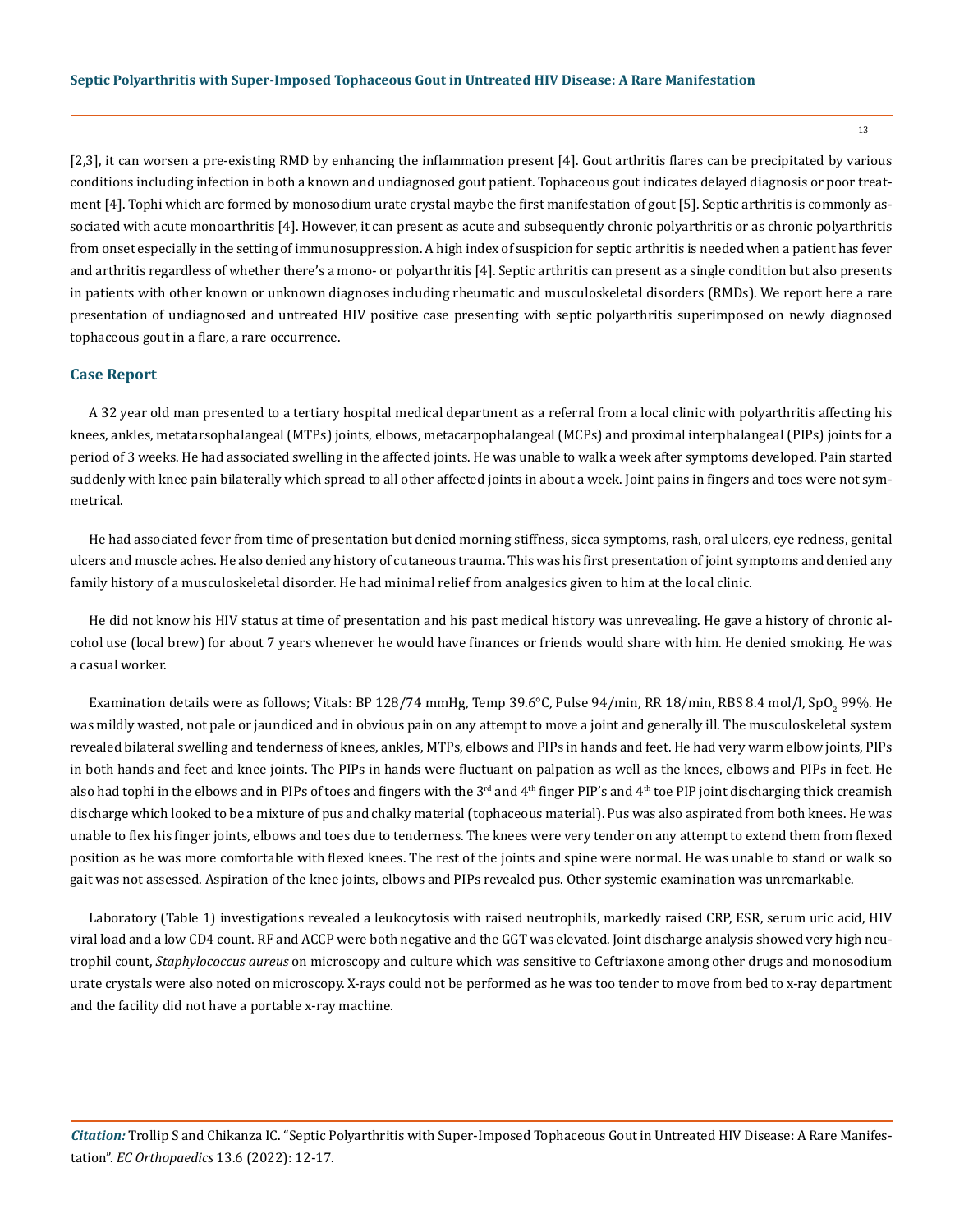| <b>Blood tests</b>                                                                           | <b>Value</b>                 | <b>Normal values</b> |
|----------------------------------------------------------------------------------------------|------------------------------|----------------------|
| White blood count                                                                            | $18.8 \times 10^9 / L$       | $4.0 - 11.0$         |
| Haemoglobin                                                                                  | $11.8$ g/dL                  | $12.0 - 15.0$        |
| Platelets                                                                                    | $160 \times 10^{9}$ /L       | $150 - 400$          |
| <b>MCV</b>                                                                                   | 82 fl                        | $80 - 100$           |
| Neutrophils                                                                                  | 90%                          | 40 - 80%             |
| Urea                                                                                         | $5.4$ mmol/L                 | $2.0 - 8.2$          |
| Creatinine                                                                                   | 91 umol/L                    | $45 - 90$            |
| <b>CRP</b>                                                                                   | 250 mg/L                     | < 10                 |
| <b>ESR</b>                                                                                   | 80 mm/hr                     | $~<$ 20              |
| <b>RPR</b>                                                                                   | Negative                     | Negative             |
| HIV test                                                                                     | Positive                     | Negative             |
| Uric acid                                                                                    | 520 umol/L                   | $155 - 360$          |
| <b>ALT</b>                                                                                   | 34 iu/L                      | $0 - 34$             |
| AST                                                                                          | 31                           | $0 - 31$             |
| GGT                                                                                          | 59 u/L                       | $9 - 36$             |
| Albumin                                                                                      | 39 g/L                       | 39 - 49              |
| Total protein                                                                                | 60 g/L                       | $60 - 87$            |
| ALP                                                                                          | $120$ iu/L                   | 44 - 147             |
| RF                                                                                           | 9                            | $~<$ 20              |
| Anti-CCP                                                                                     | $5$ U/mL                     | Negative             |
| HIV-VL                                                                                       | 415 738 copies/mL            | Undetectable         |
| CD4 count                                                                                    | 46 cells/uL                  | $500 - 1642$         |
| HbA1C                                                                                        | 5.3%                         | < 5.6                |
| Joint discharge analysis                                                                     | <b>Value</b>                 | <b>Normal Values</b> |
| Cell count                                                                                   | 10600 cells/HPF, neutrophils | 0 - 3000 cells       |
| Micro-organism                                                                               | Staphylococcus aureus        |                      |
| Crystals                                                                                     | Monosodium urate             |                      |
| <b>Abbreviations</b>                                                                         |                              |                      |
| CRP-C-Reactive Protein; ESR: Erythrocyte Sedimentation Rate; RPR: Rapid Plasma Reagin;       |                              |                      |
| RF: Rheumatoid Factor; Anti-CCP: Anticyclic Citrullinated Peptide; CD4: Cluster Differentia- |                              |                      |
| tion 4; HbA1C: Glycated Haemoglobin; MCV: Mean Corpuscular Volume; ALT: Alanine Amino-       |                              |                      |

transferase; AST: Aspartate Aminotransferase; GGT: Gamma Glutamyl Transferase.

#### *Table 1: Laboratory results.*

In view of the clinical and laboratory investigations, the overall diagnosis was septic polyarthritis and superimposed newly diagnosed tophaceous gout in flare and newly diagnosed HIV disease.

*Citation:* Trollip S and Chikanza IC. "Septic Polyarthritis with Super-Imposed Tophaceous Gout in Untreated HIV Disease: A Rare Manifestation". *EC Orthopaedics* 13.6 (2022): 12-17.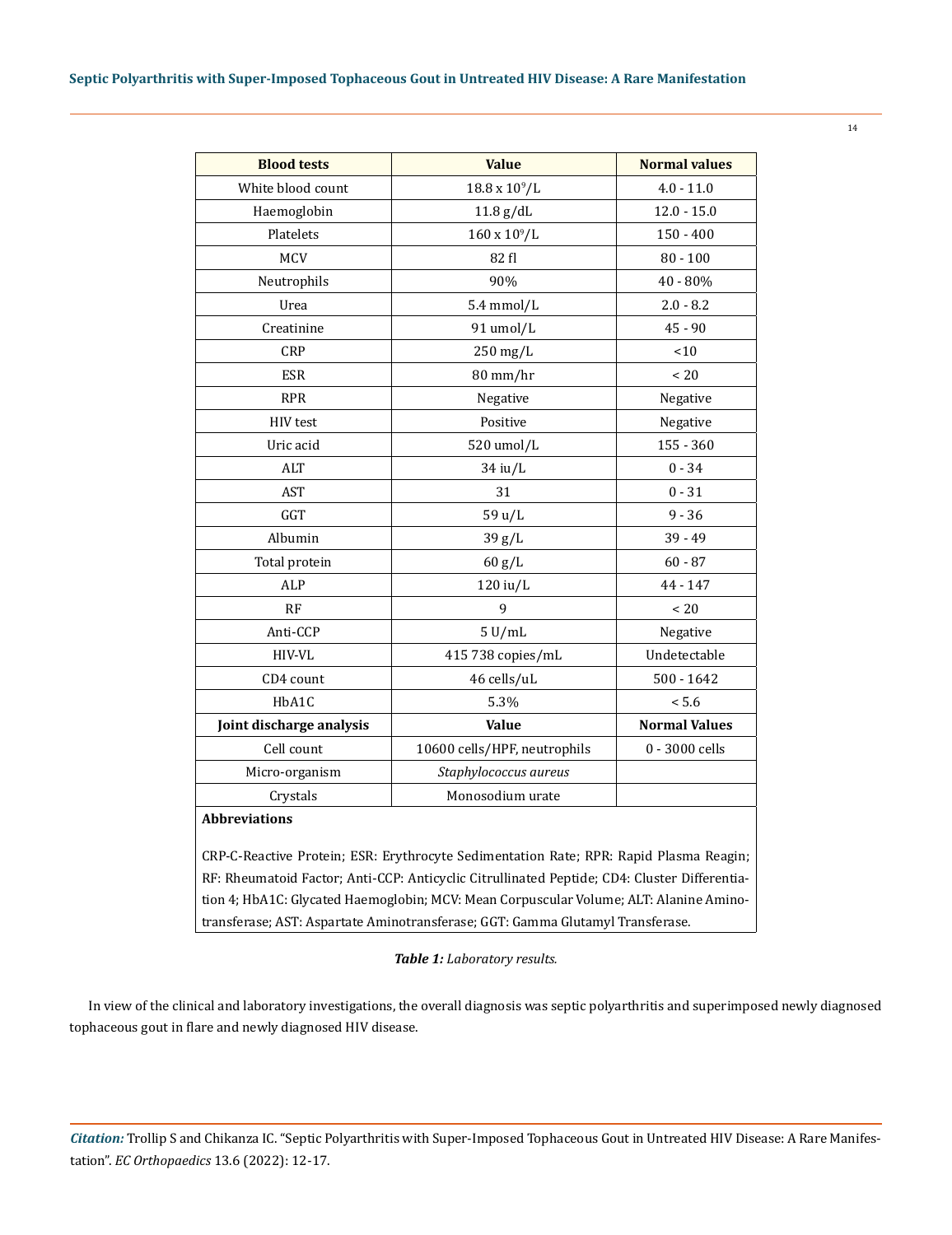He was treated with intravenous Ceftriaxone, oral prednisolone, diclofenac and omeprazole. Maintenance intravenous fluids were also given. The Anesthetists felt that he was too unwell to be taken to theatre and Surgeons were also not too keen given in addition his very low CD4 counts. The Surgeons therefore decided to do bedside needle joint lavage and aspirations.

Uricosuric treatment (Allopurinol) was planned to be added after the flare was treated. Anti-retroviral therapy was also to be initiated after treating the septic arthritis for at least 2 weeks with intravenous antibiotics. Unfortunately, the patient died after 6 days of admission leaving no attempt at commencing anti-retroviral treatment and uricosuric treatment.

Patient pictures could not be included in script as patient died and consent could not be obtained to use his pictures.

#### **Discussion**

Septic arthritis is known to be one of the articular conditions reported in patients with HIV infection [6,7]. Septic arthritis is uncommon, but a high index of suspicion and early treatment is very important [4]. Most articular infections develop as a result of hematogenous seeding of the vascular synovial membrane after a bacteremic episode [4]. Prompt treatment of septic arthritis in untreated HIV patients is vital as these patients are prone to septicemia as they are immunosuppressed. Furthermore, irreversible joint damage and loss of joint function may occur even after a short duration [4,14]. Mortality rate increases to about 50% when sepsis affects several joints [4] and delay in treatment is the best predictor of an unfavorable outcome [8,9].

Gout arthritis flares can be precipitated by various conditions including infection which further complicates management decisions. Tophi which are formed by monosodium urate crystal maybe the first manifestation of Gout [5] as occurred in this patient. Although tophi are generally painless, they may ulcerate, become infected, and extrude chalky white material [12]. Fever is frequent in polyarticular gout [10] and this can delay the diagnosis of superimposed septic arthritis which also occurred in this patient. In one report, 44 percent of patients with gout were febrile and 10 percent had temperatures of  $39^{\circ}$ C or higher [11]. Sepsis may be suspected in crystal arthritis because leukocytosis is present in more than 40 percent of patients with polyarticular gout, and indeed, some may have superimposed bacterial infection [11].

This patient had 4 identified risk factors for development of septic arthritis namely the immunosuppression secondary to HIV, low socio-economic status, undiagnosed and untreated tophaceous gout and alcoholism. The patient's focus of infection could have been the tophaceous gout which caused an opening on the skin as tophi was discharging on the finger. This became a portal of entry for staphylococcus. When an infectious arthritis occurs at a joint containing monosodium urate crystal, the crystals will still be identified if the synovial fluid is examined and the presence of crystals should not deter culturing the synovial aspirate [5].

Co-morbidities often complicate clinical presentations and management of patients with musculoskeletal disorders especially when infections are involved. This is because steroids and other immunosuppressants are used in treating RMDs and when there's a co-morbid infectious condition, correct treatment decisions must be made to manage all the co-existing conditions simultaneously. This patients' underlying immunosuppression due to HIV further complicated his condition and management. However, he was treated with intravenous antibiotics for the septic arthritis and oral prednisolone with omeprazole and diclofenac for the gout flare.

Literature and studies involving patients with co-morbid HIV, septic arthritis and tophaceous are rare. A case study of two male travellers with histories of gout and hazardous alcohol consumption, presented with a triad of severe culture-positive disseminated gonococcal infection (DGI), crystal-positive polyarticular gout, and gonococcal soft tissue collections following unprotected sexual contact [11]. Both men misinterpreted their infective symptoms initially as being gout, because the symptoms affected their usual joints [13]. These cases

*Citation:* Trollip S and Chikanza IC. "Septic Polyarthritis with Super-Imposed Tophaceous Gout in Untreated HIV Disease: A Rare Manifestation". *EC Orthopaedics* 13.6 (2022): 12-17.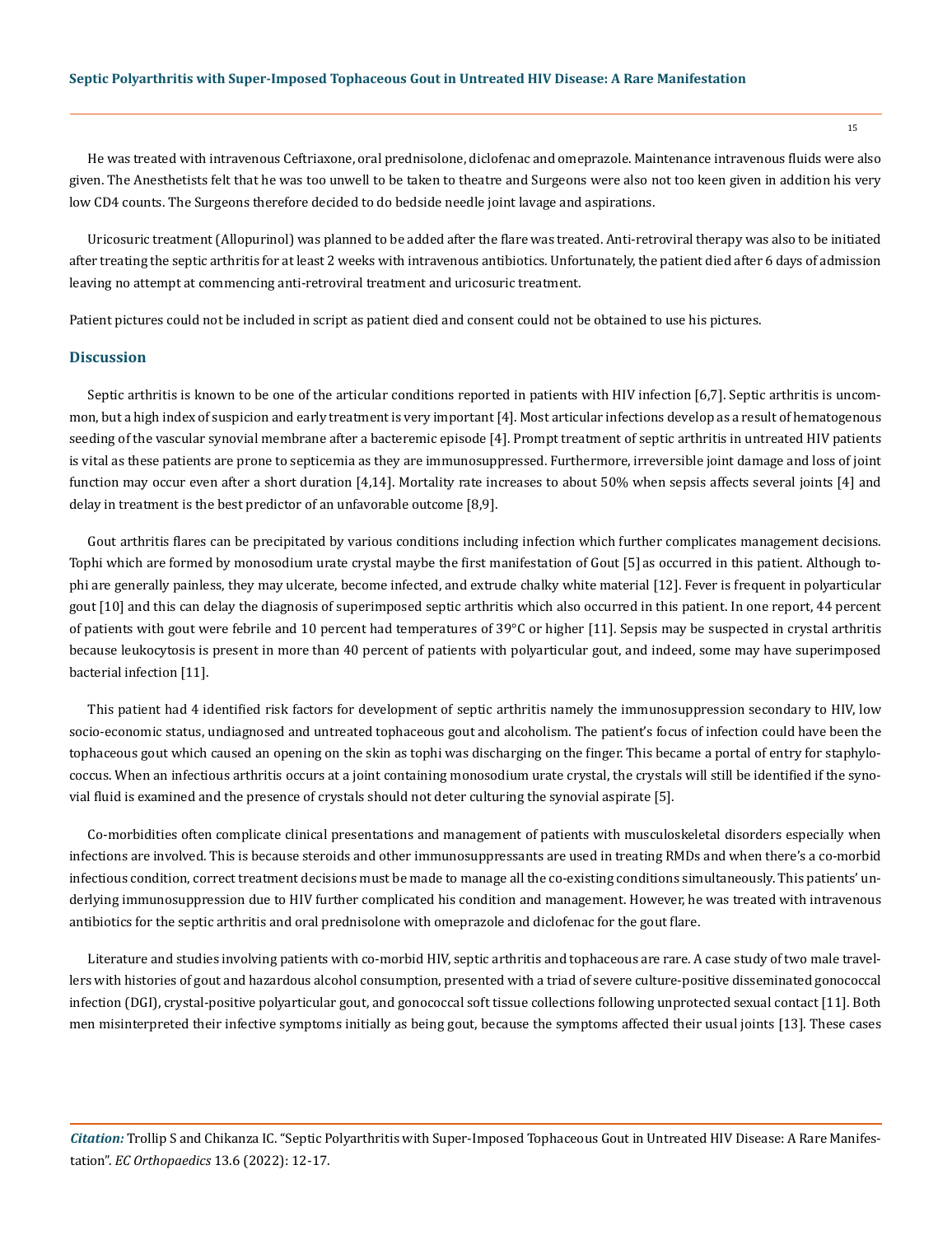#### **Septic Polyarthritis with Super-Imposed Tophaceous Gout in Untreated HIV Disease: A Rare Manifestation**

raised diagnostic and management challenges as it was difficult to determine the extent to which persisting, disabling inflammatory joint symptoms should have been treated with repeated surgical washouts for management of septic arthritis in addition to antibiotic therapy, or escalating anti-inflammatory treatment of gout, or both. Even with implementation of both strategies, symptom control took longer than expected for either DGI or gout alone [13].

The combination of untreated HIV, septic polyarthritis and tophaceous gout in flare led to the patient's critical condition and unfortunately death. Despite the decades HIV has been present for, it is important to note that there are still a lot of individuals who do not know their HIV status and are only diagnosed when they present to hospital with other conditions.

#### **Conclusion**

Despite the decades HIV has been present for, there are still a lot of individuals who do not know their HIV status and are only diagnosed when they present to hospital with other conditions. Apart from HIV/AIDS predisposing an individual to HIV-associated rheumatic and musculoskeletal disorders (RMDs), it can worsen a pre-existing RMD by enhancing the inflammatory processes. Our patient had septic polyarthritis superimposed on newly diagnosed tophaceous gout in a flare with HIV and this presented management challenges as it was difficult to determine the extent to which persisting, disabling inflammatory joint symptoms should have been treated with repeated surgical washouts for management of septic arthritis in addition to antibiotic therapy, or escalating anti-inflammatory treatment of gout, or both.

#### **Bibliography**

- 1. [Franssila R and Hedman K. "Infection and musculoskeletal conditions: Viral causes of arthritis".](https://pubmed.ncbi.nlm.nih.gov/17127201/) *Best Practice and Research: Clinical Rheumatology* [20.6 \(2006\): 1139-1157.](https://pubmed.ncbi.nlm.nih.gov/17127201/)
- 2. [Reveille JD and Williams FM. "Infection and musculoskeletal conditions: Rheumatologic complications of HIV infection".](https://pubmed.ncbi.nlm.nih.gov/17127202/) *Best Practice [and Research: Clinical Rheumatology](https://pubmed.ncbi.nlm.nih.gov/17127202/)* 20.6 (2006): 1159-1179.
- 3. Medina F., *et al*[. "Rheumatic Manifestations of Human Immunodeficiency Virus Infection".](https://pubmed.ncbi.nlm.nih.gov/18281864/) *Infectious Disease Clinics of North America*  [20.1 \(2006\): 891-912.](https://pubmed.ncbi.nlm.nih.gov/18281864/)
- 4. Leirisalo-Repo M., *et al*. "Infection and arthritis: EULAR Textbook on rheumatic diseases". 1st Edition, BMJ publishing group LTD, Italy (2012).
- 5. Pascual E., et al. "Crystal arthropathies (Gout): EULAR Textbook on rheumatic diseases". 1<sup>st</sup> Edition, BMJ publishing group LTD, Italy (2012).
- 6. Adebayo A., *et al*. "Rheumatic manifestations of Tropical diseases": EULAR Textbook on rheumatic diseases". 1st Edition, BMJ publishing group LTD, Italy (2012).
- 7. [Njobvu P and McGill P. "Human immunodeficiency virus related reactive arthritis in Zambia".](https://pubmed.ncbi.nlm.nih.gov/15996068/) *Journal of Rheumatology* 32.7 (2005): [1299-1304.](https://pubmed.ncbi.nlm.nih.gov/15996068/)
- 8. [Goldenberg DL and Reed JI. "Bacterial arthritis".](https://pubmed.ncbi.nlm.nih.gov/3883171/) *New England Journal of Medicine* 312.12 (1985): 764-771.
- 9. Ho G Jr. "Bacterial arthritis". In: McCarty DJ, Koopman WJ, eds. Arthritis and allied conditions: a textbook of rheumatology.  $12<sup>th</sup>$  edition. Volume 2. Philadelphia: Lea & Febiger (1993): 2003-2023.

*Citation:* Trollip S and Chikanza IC. "Septic Polyarthritis with Super-Imposed Tophaceous Gout in Untreated HIV Disease: A Rare Manifestation". *EC Orthopaedics* 13.6 (2022): 12-17.